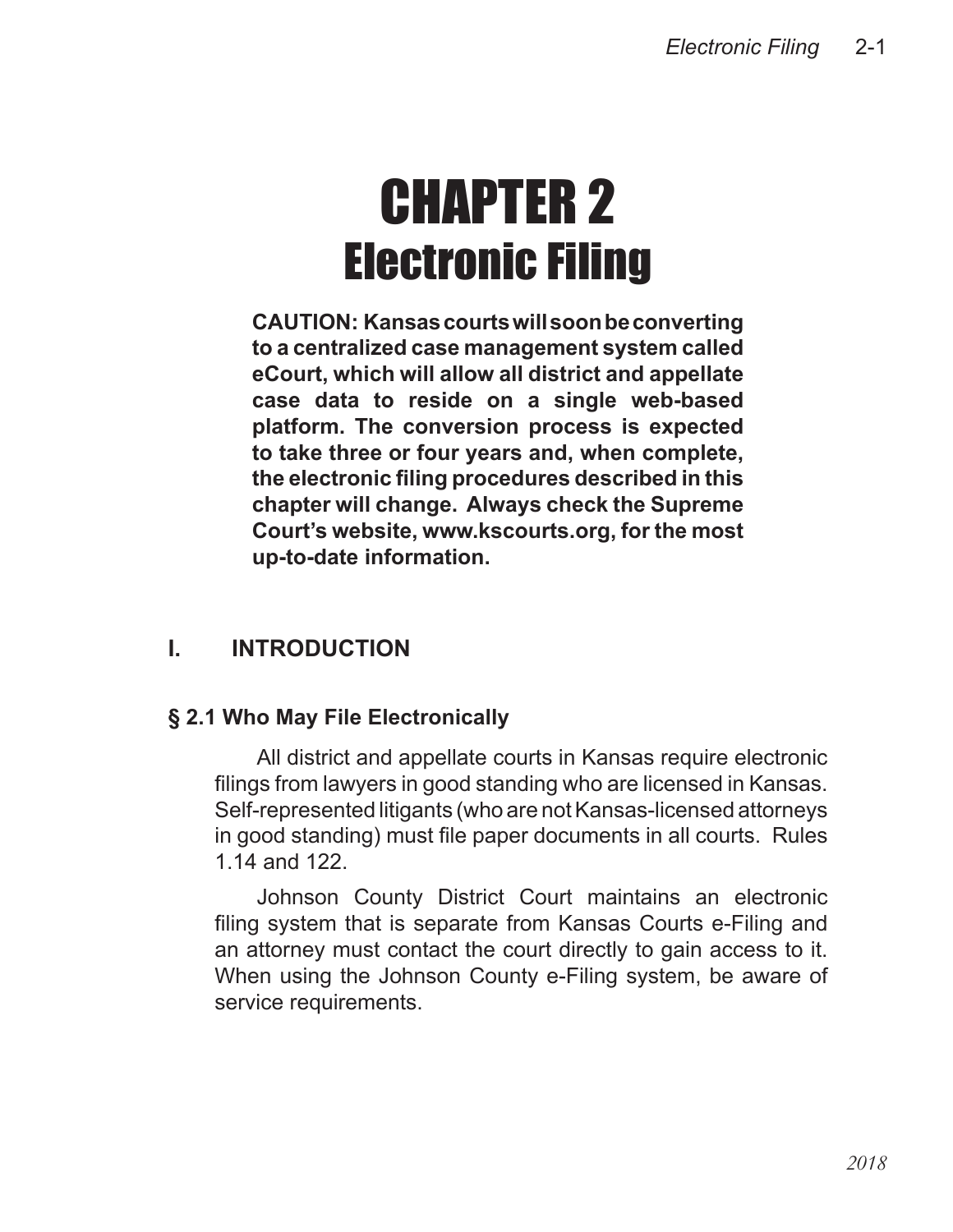Submitting a document for filing through the e-Filing system does not mean it is filed. It must first be approved by the clerk. It is the attorney's responsibility to make sure that it was approved. If it was rejected, it is as if the document was never submitted at all. An attempted filing will not be recorded in the docket events.

> **PRACTICE NOTE:** If you are serving a pro se litigant or a pro hac vice attorney, you must serve by traditional means because only attorneys licensed in Kansas, and in good standing, will receive electronic notifications of filings. If you are a pro se litigant, you must serve all parties by traditional means because your paper filings will not generate electronic notices.

## **§ 2.2 Register to eFile**

Before registering to eFile, watch tutorials on the Kansas Courts e-Filing Training Videos page. Then, go to the Kansas Courts e-Filing application (http://www.kscourts.org/Cases-and-Opinions/E-Filing/default.asp#Register To eFile), and select Request Account under the New User heading.

Before an account request is processed, the user must read, accept, and agree to abide by the terms of use for Kansas Courts e-Filing. The terms of use include a requirement that the user follow technical standards set out in Supreme Court Administrative Order No. 268 for filing and transmitting electronic court documents.

Once an account is approved, the user will receive an email that explains how to log in for the first time. The email will include several useful documents, including an explanation of rules and technical standards, and a list of documents currently accepted by Kansas Courts e-Filing. For help with questions or problems with the registration process, email e-Filingadministrator@ kscourts.org.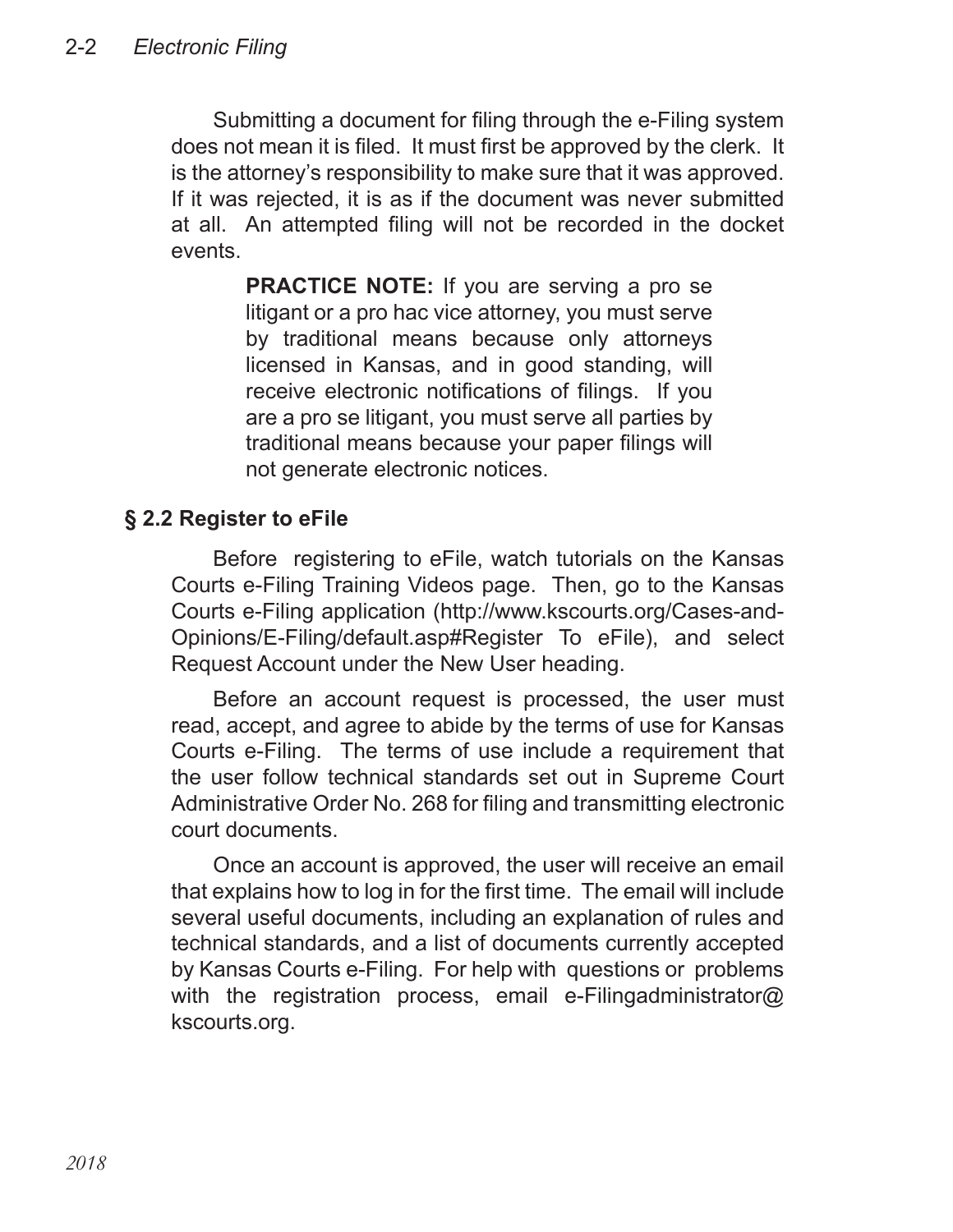#### **§ 2.3 Your e-Filing Account**

Up to three e-mail accounts can be attached to an e-Filing account. Notifications will be sent to all of the e-mail addresses associated with the account. E-mail addresses can be changed at any time by logging in and choosing "My Profile" and clicking on "Modify User Profile."

> **PRACTICE NOTE:** These e-mail accounts can be for another person, such as a legal assistant. Using more than one e-mail address is a good way to avoid missing a notification.

Do not give your password to anyone else.

## **II. TECHNICAL STANDARDS**

Supreme Court Administrative Order No. 268 sets out the mandatory requirements of the electronic document filing and transmission systems in Kansas appellate and district courts. The purpose of the standards is to ensure the integrity of the court record and provide a capability for filing that is at least as good as existing paper systems.

#### **§ 2.4 Electronic Filing and Transmission**

E-Filing is the process by which documents are delivered using a court-approved electronic system rather than in a conventional paper form. This includes a record of any documents that normally become part of the case file, whether submitted by the court or by the litigants.

#### **§ 2.5 Document and File Format Standards**

Documents filed electronically in the Appellate Courts must be submitted through the Court's e-Filing system in an Adobe portable document format (PDF) or another format later specified by the Supreme Court. See Rule 1.05.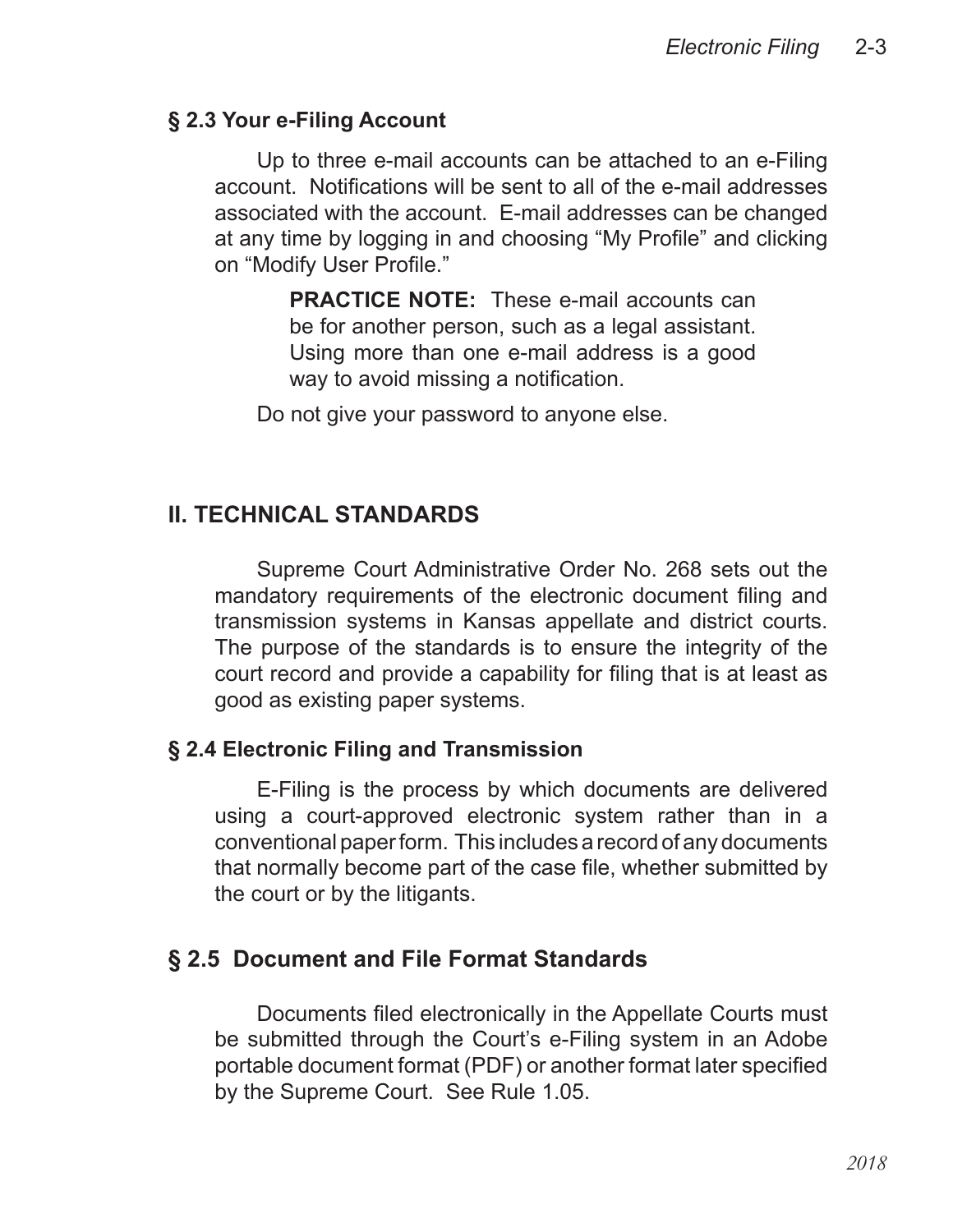An electronically filed document must not exceed 10 MB. For a document that exceeds this size restriction, an attorney should contact the office of the clerk of the appellate courts for assistance.

> **PRACTICE NOTE:** To make your PDFs a small digital package –

- don't use color
- scan in black and white (not grayscale, not automatic)
- look at your scanner settings
	- 1. set your DPI at 300
	- 2. set the size of the document to 8.5" x 11"
- convert a Word document to a PDF instead of printing and scanning
- don't insert scanned signatures into a PDF
- don't insert graphics

Documents submitted to the court in paper form will be imaged to facilitate the creation of an electronic case file. he paper document will not be retained by the court. The Clerk's office can accommodate submission of non-electronic documents or exhibits in special circumstances as defined by Supreme Court or local court rule.

A docket entry that is electronically visible will record the date and time a document is received into the court file by the clerk of court.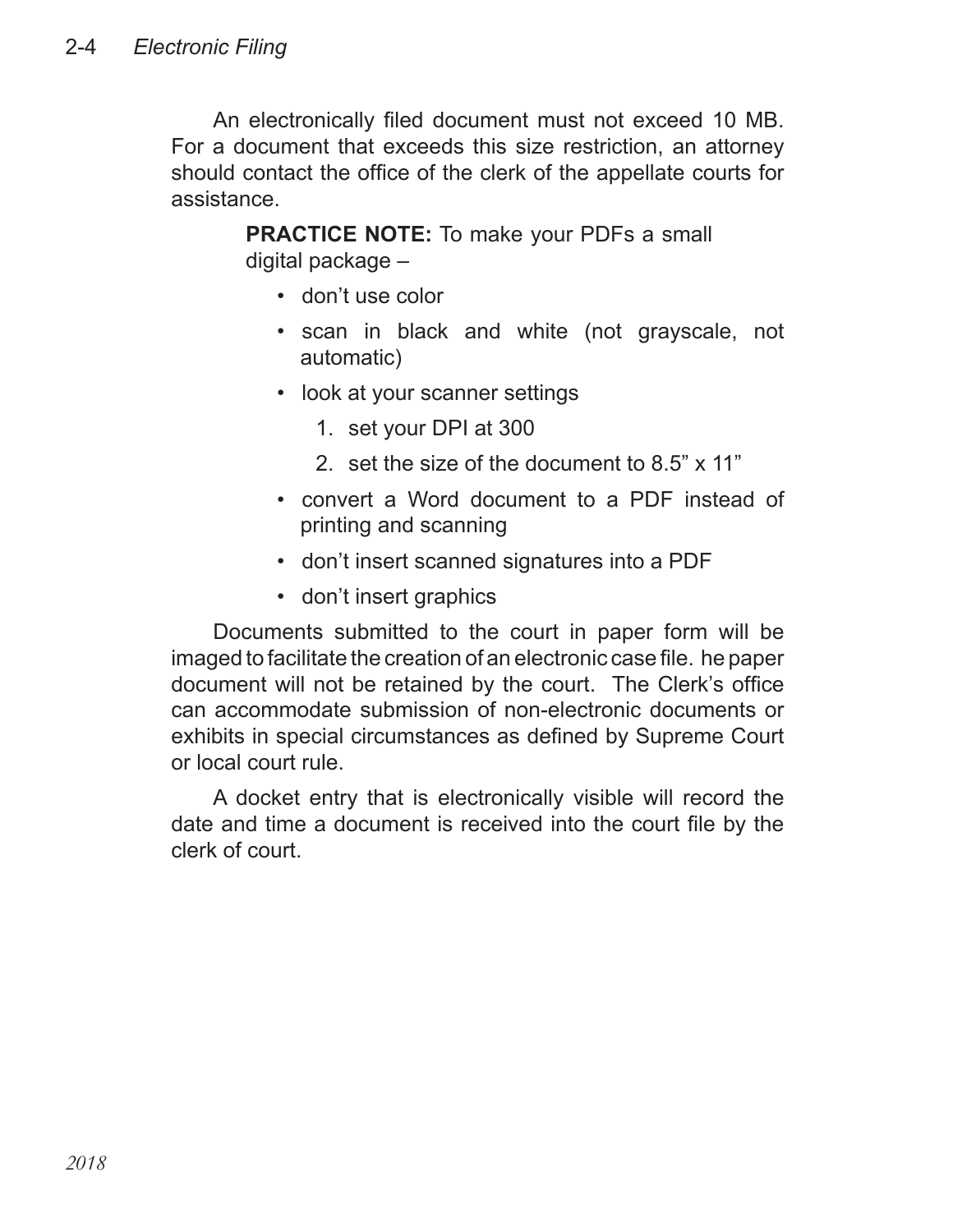#### **§ 2.6 Authorization of Electronic Filers**

Persons intending to file documents electronically with a court must follow the established procedures for enrolling in the e-Filing system. The court may require information necessary to establish that person as an authorized system user. The information will include, at a minimum, the filer's full name, business address, phone number, e-mail address, and Kansas Supreme Court registration number if the filer is an attorney. Supreme Court Rules 1.05 and 111. A person that has enrolled in and is authorized to use the e-Filing system is a Filing User.

Kansas attorneys enrolling as a Filing User will use their Kansas bar number for the Filing User identification (ID). An initial password will be assigned to a Filing User upon registration. A Filing User is responsible for maintaining the security of this password.

No person may file documents electronically with a court until the filer has received confirmation of registration approval from the court.

Payment of court costs through authorized electronic means satisfies the statutory requirements for payment of court costs as stated in K.S.A.60-2001, K.S.A 61-2704, and K.S.A. 20-110.

The Appellate Courts use KanPay. The district courts use Cite Pay. If you experience a problem with KanPay, please call 1-800-452-6727.

#### **§ 2.7 Signatures**

#### *Signature Defined*

A Filing User ID and password will serve as the Filing User's signature on a filing for all purposes, including as an "electronic signature" defined at K.S.A. 16-1602(i), K.S.A. 60-271.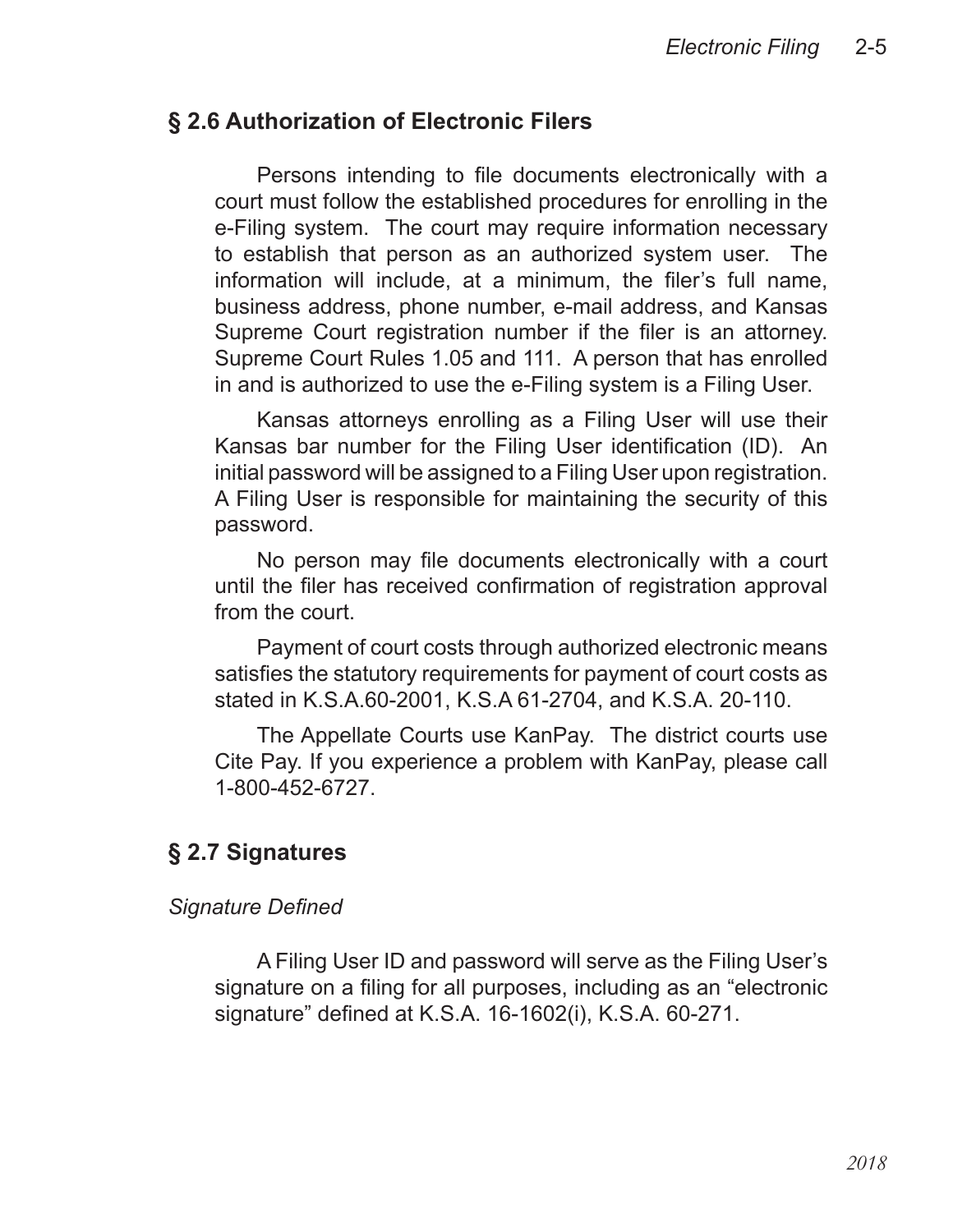## *Signature Requirements*

■ Electronic Signature. Filings must include a signature block with the name of the Filing User under whose ID and password the document is submitted along with "/s/[Name of Filing User]'' typed in the space where the signature would otherwise appear along with other information required by K.S.A. 60-211, and Kansas Supreme Court Rule 111.

▪ Written Signature. A Filing User may also satisfy the signature requirement by scanning a document containing the Filing User's written signature.

▪ Noncompliance. A filing that does not comply with this provision will be deemed in violation of K.S.A. 60-211, and Supreme Court Rule 111. The document may be rejected via electronic notice or may be ordered stricken from the record.

#### *Signatures of Multiple Parties*

Documents requiring signatures of more than one party may be filed electronically:

▪ by submitting a scanned document containing all necessary written signatures, or

▪ all necessary electronic signatures.

#### *Signature of the Clerk of the Court*

Records and judicial proceedings requiring the attestation of the clerk of the district court may be authenticated by the clerk by using an electronic signature in lieu of the clerk's manual signature. An electronic signature has the same legal effect as a manual signature. K.S.A. 20-365.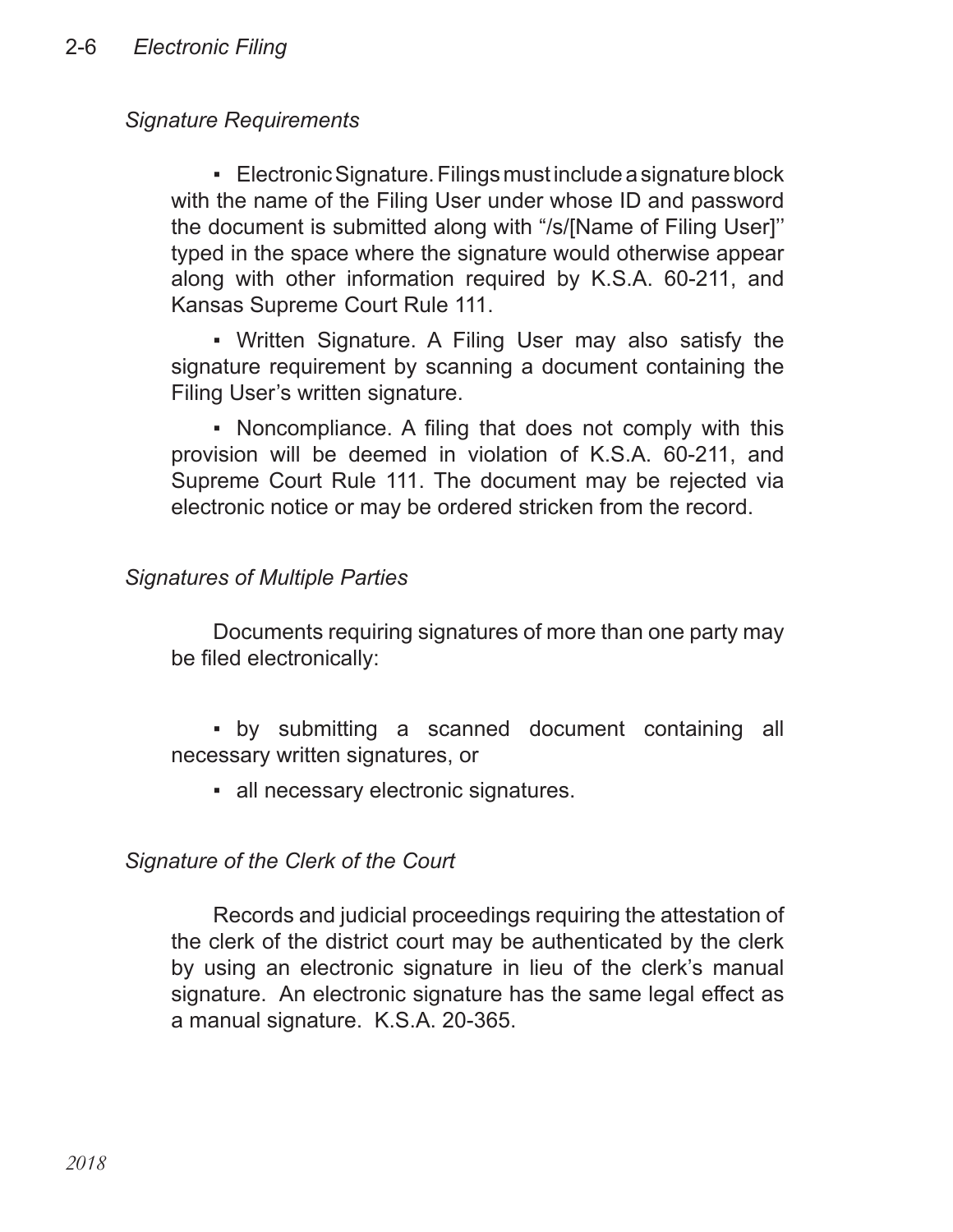#### **§ 2.8 Notarial Acts, Electronic Notarization, and Unsworn Declarations**

Documents subject to a notarial act may be scanned and electronically filed (e-filed) if the notarial act meets the requirements of the uniform law on notarial acts, as set forth in K.S.A. 53-501, *et seq*.

Electronic notarization may be used for e-filed documents if the electronic notarization meets requirements adopted by the Kansas Secretary of State. K.S.A. 16-1611.

Documents subject to unsworn declarations may be e-filed if the declaration meets with requirements of K.S.A. 53-601.

#### **§ 2.9 Electronic Filing and Transmission Process Standards**

Court computers must be available on a 24-hour basis to receive e-filed documents. This provision does not prevent the court from providing for normal repair and maintenance of the receiving computer.

All electronic document submissions generate a positive acknowledgment or notice that is sent to the filer to indicate that the document has been received by the court. The positive acknowledgment must include the date and time of the document receipt and a computer generated reference number.

E-filed documents received by the clerk and subsequently accepted into the court file are deemed filed as of the time the transmission ends. The court must provide acknowledgement to the sender of the successful acceptance of the e-filed document.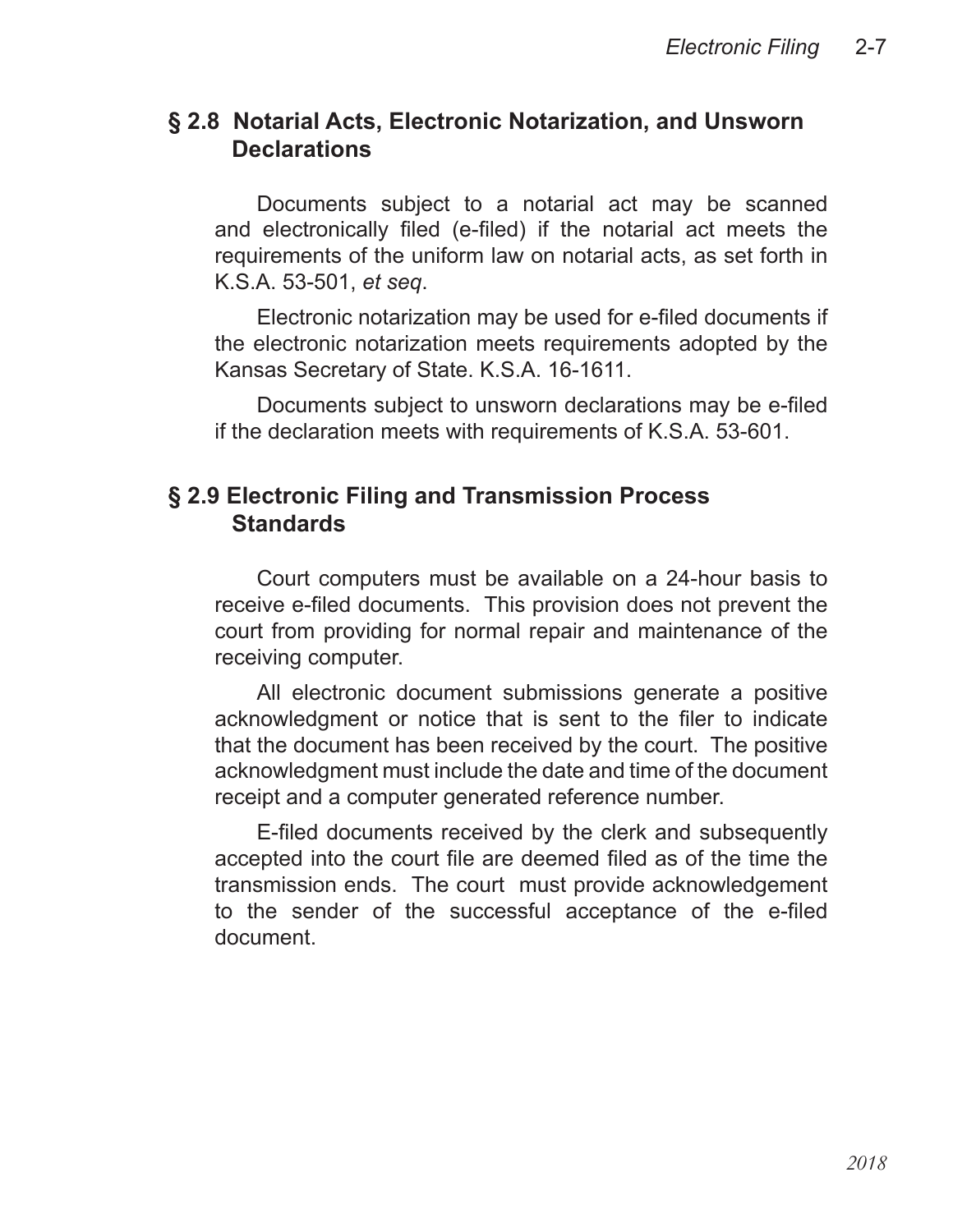After the document has been received and approved by the clerk, it is filed into the court file by the clerk of the court. At that point, the e-Filing system generates a "Notice of Electronic Filing" to registered case participants. This Notice is given to the filer and other parties associated with the case who have enrolled in the e-Filing system to indicate that the document has been accepted by the court.

An electronically filed document is deemed filed on the date and time reflected in the file stamp on the document. Electronically filed documents received on a Supreme Court holiday or after 12:00 a.m. Saturday through 11:59 p.m. Sunday will be deemed filed on the next business day that is not a Saturday, Sunday, or Supreme Court holiday.

The court must provide notice to the filer if a transmission is received with errors.

The unavailability of the e-Filing system does not constitute a basis for an extension of time in which to file any matter with the court and does not affect any applicable statute of limitations or other statutory deadlines, except as provided by law. The provisions of K.S.A. 60-206 apply to the extent a clerk's office is inaccessible due to unavailability of the e-Filing system.

## **§ 2.10 Pro Se Filings**

The Supreme Court in the future may permit pro se filers to file documents electronically. At present, all pro se documents are paper documents, filed manually. Filing of a paper document will never generate a notice of electronic filing. Pro se litigants must serve other litigants by traditional means. Attorneys using the e-Filing system must serve pro se litigants by traditional means.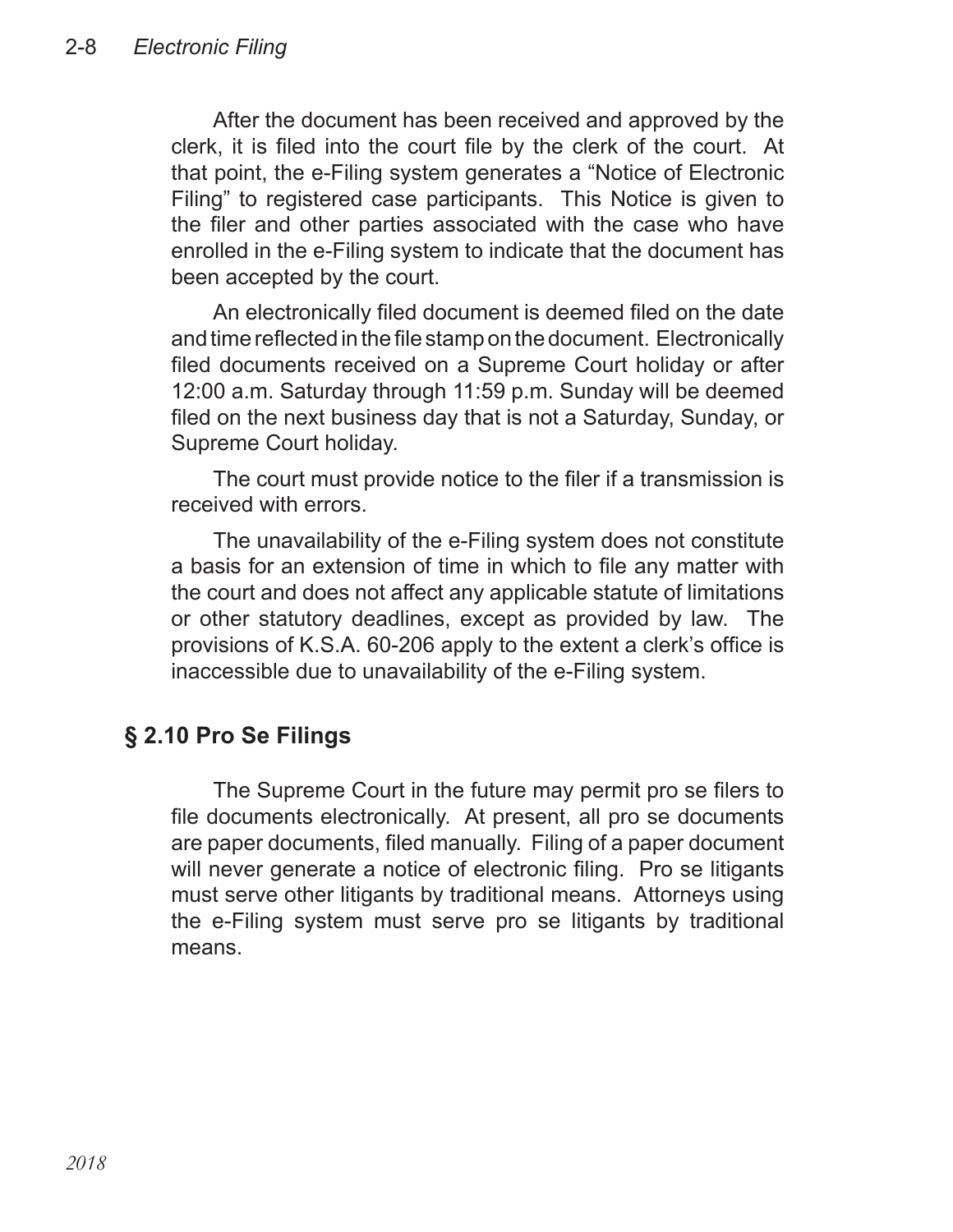## **§ 2.11 Possession of Documents**

A person filing or transmitting court documents electronically must retain, in his or her possession or control, a record of the transmission from which a full copy of the document can be made during the pendency of the action and must produce such document upon request under K.S.A. 60-234 by the court or any party to the action. Upon failure to produce such document, the court may strike the e-filed document and may impose sanctions under K.S.A. 60-211. Retention of electronic documents includes all documents filed with the court and any other electronic communication related to the action.

## **§ 2.12 Service by Electronic Means**

If a proceeding has been initiated under the Kansas Courts e-Filing system, a party consents in that proceeding to service by electronic means under K.S.A. 60-205(b)(2)(E) after an attorney who is a registered Filing User has entered an appearance on behalf of the party. Under the Kansas Courts e-Filing system, transmission of the "Notice of Electronic Filing" to a registered attorney appearing as a case participant on behalf of a party constitutes service by electronic means.

If a proceeding has been initiated under the Johnson County e-Filing system, the attorney filing the document must serve notice of the document being filed on the other parties to meet service requirements of K.S.A. 60-205.

An attorney can rely on the notice of electronic filing (NEF) to serve parties (other than *pro se* parties and *pro hac vice* attorneys), but the certificate of service still must state that the manner of service was by notice of electronic filing.

Court reporters cannot be served by NEF.

A docketing statement or motion to docket out of time cannot be served by NEF. Those documents must be served by traditional means, including e-mail and fax.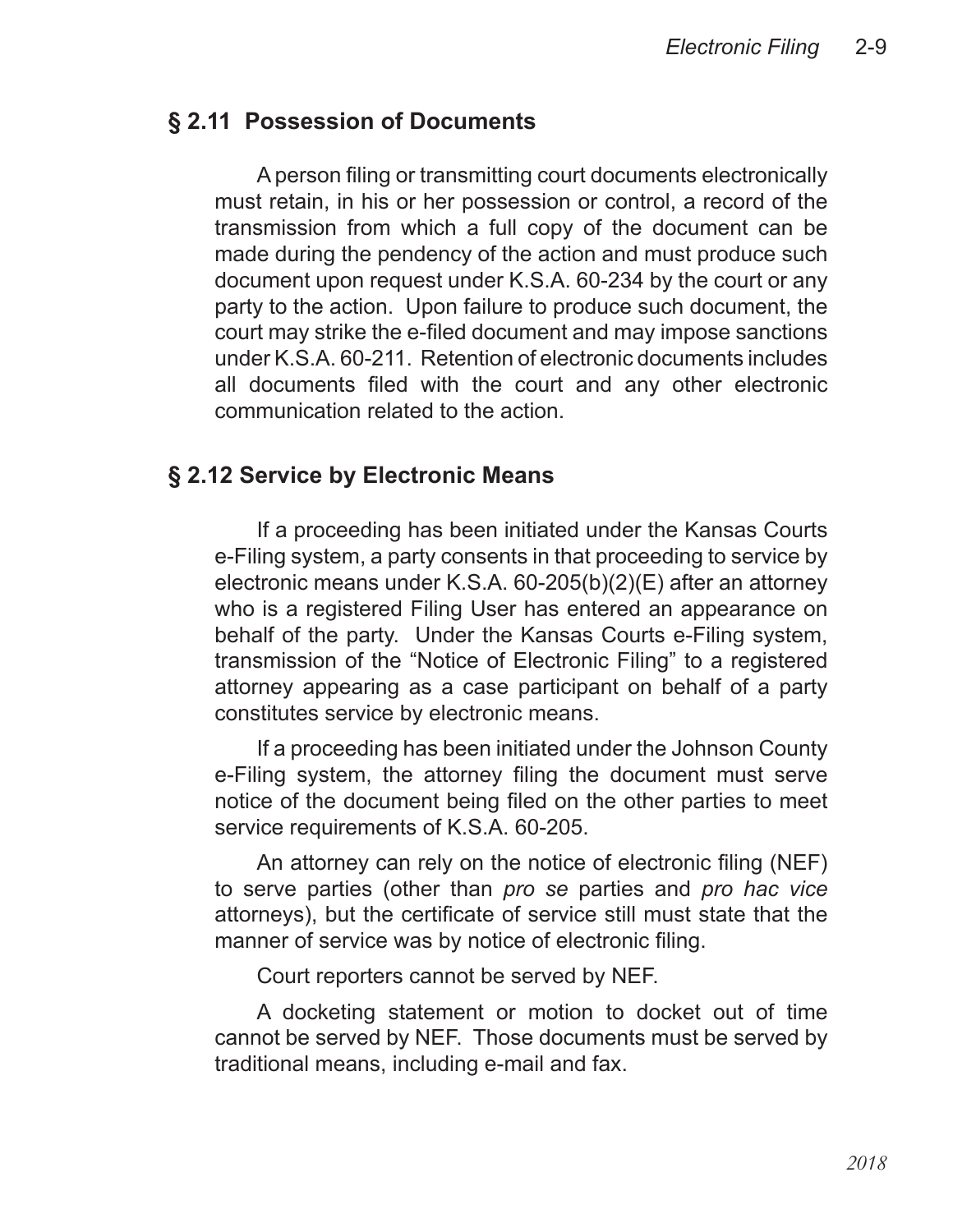## **III. ADDITIONAL INFORMATION**

# **§ 2.13 Training**

Training beyond what is offered in online tutorials is available. Register to participate in a webinar through Kansas e-Filing Training at: https://attendee.gotowebinar.com/ rt/244549349124254721

# **§ 2.14 Support**

An attorney with an existing e-Filing account who needs support may contact the helpdesk by calling 1-844-892-3721 (toll free), or by emailing kansassupport@tybera.com. Telephone and email support are available 8 a.m. to 6 p.m. CST, Monday through Friday, excluding federal holidays.

# **§ 2.15 Docketing**

Add the other parties and counsel in the e-Filing system correctly:

- Pay attention to the drop-down menus and select the correct party identifiers (*i.e.* appellant, appellee, guardian ad litem, intervenor, petitioner, respondent, etc.).
- Do not add contact information for Kansas licensed attorneys – the clerk's office has that information in its database, and that contact information will be pulled directly from the e-Filing system into the court's case management system.
- Do not add contact information for the parties represented by attorneys, but DO add their names.
- Enter in the contact information for any unrepresented party and any out-of-state attorney.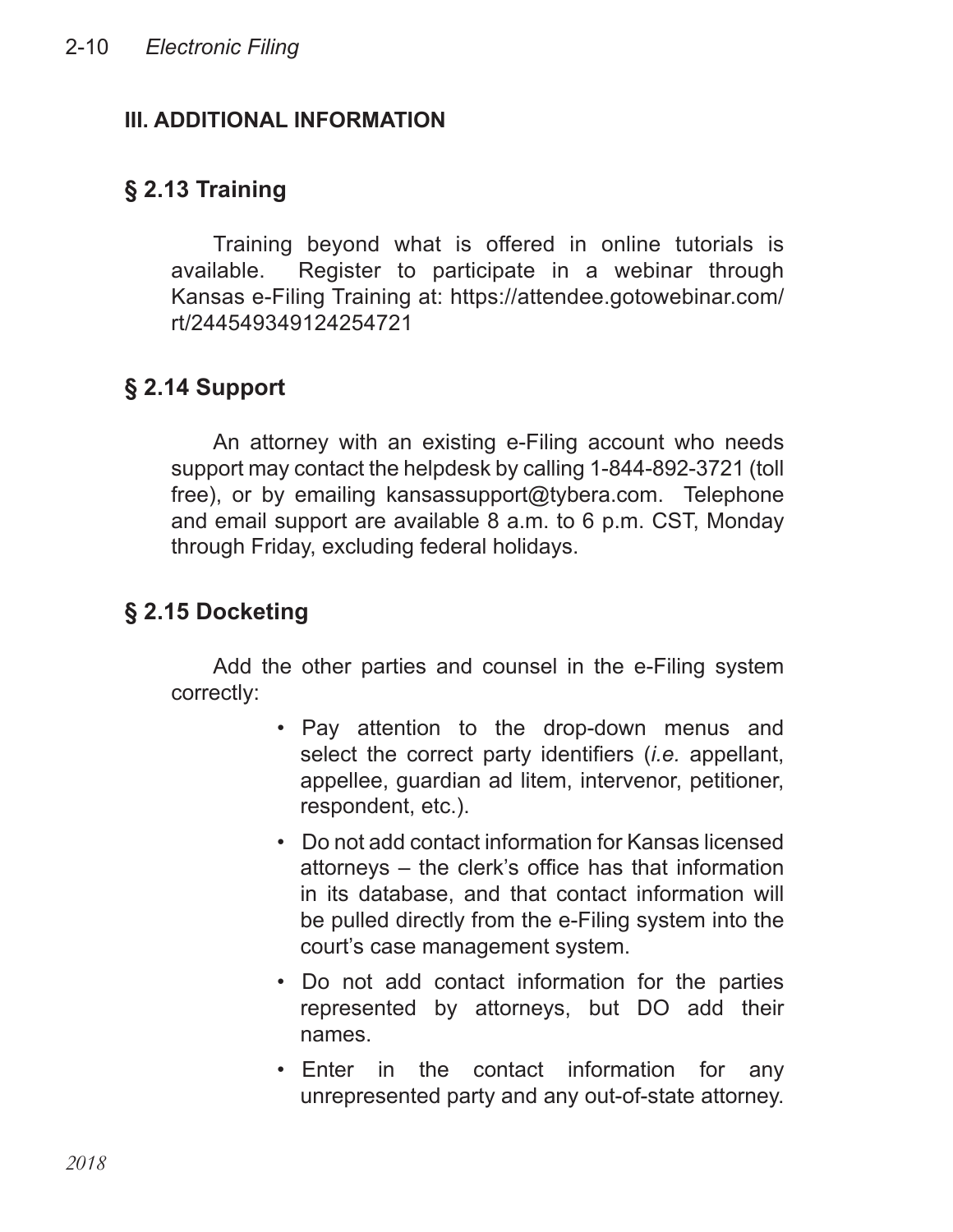Upload the required docketing documents in the correct order:

- If filing a Motion to Docket Out of Time, it MUST be uploaded first, followed by the Docketing **Statement**
- If not filing a Motion to Docket Out of Time, you MUST upload the Docketing Statement first.
- Then upload the remaining documents in this order:
	- 1. Notice of Appeal
	- 2. Final Order
	- 3. Post-trial Motions and Orders in chronological order by date stamp
	- 4. Transcript Requests/Orders
	- 5. Orders of Appointment, if any

Court reporters cannot be served through the e-Filing system. If a request for transcript is e-filed in the district court, the court reporter must be served by traditional means and the means of service must be stated in the certificate of service.

Each request/order for transcript should be served on only one court reporter. Each court reporter should receive a request/ order for transcript – that request can list multiple hearing dates as long as the court reporter served is the correct court reporter responsible for those hearing dates.

Upload each document as a separate PDF.

- One document per PDF. *E.g.*, do not scan or combine the notice of appeal and the journal entry being appealed into one PDF.
- Even documents of the same type must be •separated. For example, when filing three journal entries, upload three separate PDFs.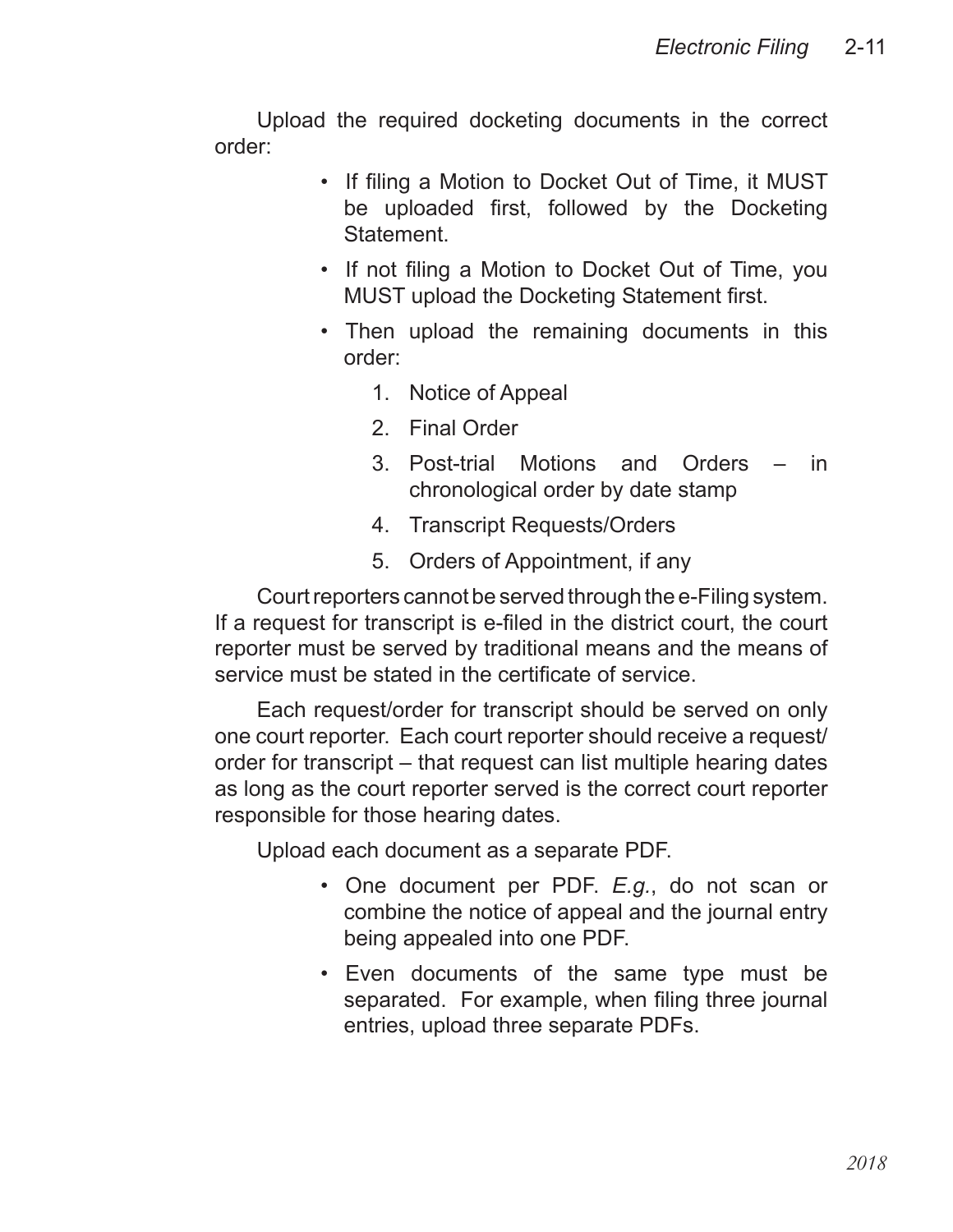## **§ 2.16 Entering an Appearance**

Any attorney listed on the docketing statement, even if just in the certificate of service, is considered counsel of record. An entry of appearance by that attorney will be rejected because the attorney is already counsel of record on that case.

If an attorney is not already counsel of record, the attorney must file an Entry of Appearance in order to receive NEFs in the case and in order to file anything in the case.

An Entry of Appearance must be filed from the e-Filing account of the attorney entering the case. *I.e.*, Attorney A cannot log in to her e-Filing account and upload an Entry of Appearance signed by Attorney B, even if they are in the same firm.

> **PRACTICE NOTE:** If two attorneys from the same firm both want to enter their appearance, they must upload and file an entry of appearance from each of their e-Filing accounts. The document can be identical – and signed by both. Or it can be a separate document for each. But the key is that each e-Filing account must upload it separately in order for that account to be linked to the case.

#### *Government attorneys*

If an agency is filing documents under an umbrella registration number, then attorneys should not file separate entries of appearance under their bar registration numbers. If an attorney other than the one on the brief cover is going to argue a case, do not file an entry of appearance. Simply file a notice stating which attorney will be arguing the case. It must be filed under the umbrella number and signed by either the attorney who will be arguing or the attorney on the brief's cover.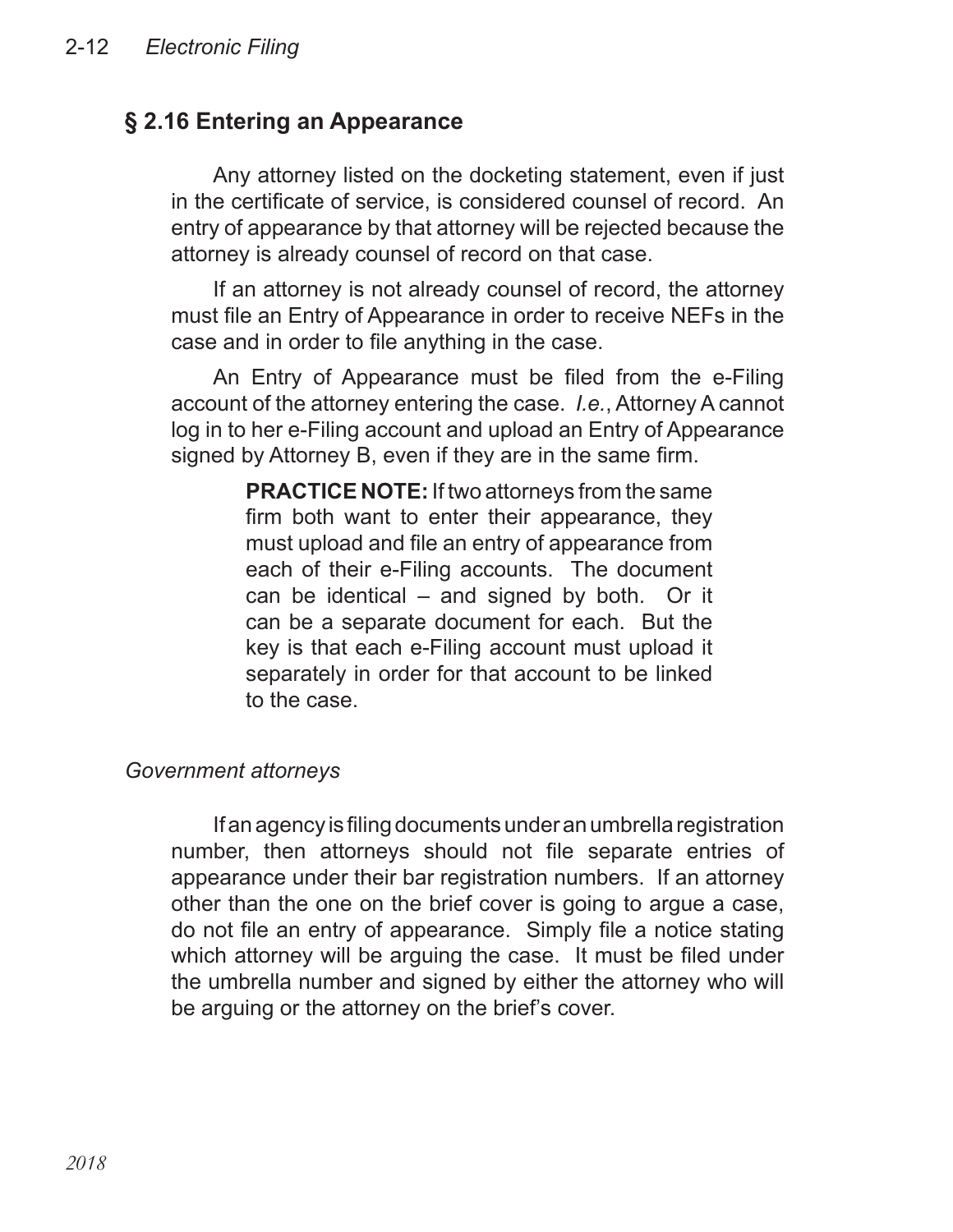#### *Counsel for an amicus*

Do not file an entry of appearance. A motion requesting permission to file an amicus brief may be filed without first entering an appearance. If the motion is granted, then the attorney is automatically entered as counsel of record on that case for that *amicus*.

#### *Pro hac vice attorneys as counsel for amici curiae*

If counsel for an *amicus* is not a Kansas licensed attorney, the attorney must find a local counsel to file the motion requesting permission to file an amicus brief. Once the motion to file amicus brief is granted, the local counsel can file a motion requesting that the out-of-state attorney be admitted *pro hac vice* in the case. If granted, the out-of-state attorney will be listed as *pro hac vice*  counsel for the *amicus*.